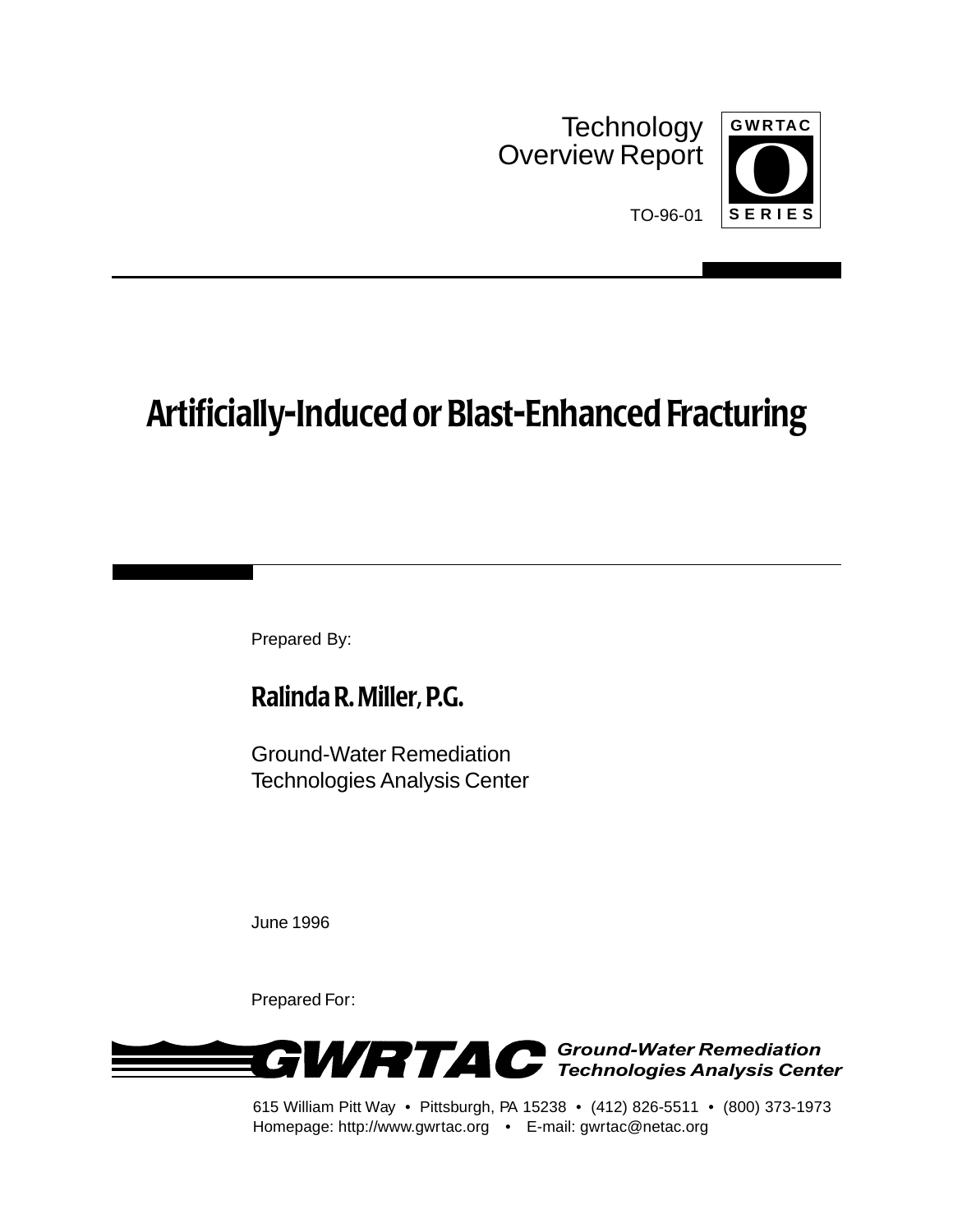# **FOREWORD**

#### **About GWRTAC**

The Ground-Water Remediation Technologies Analysis Center (GWRTAC) is a national environmental technology transfer center that provides information on the use of innovative technologies to clean up contaminated groundwater.

Established in 1995, GWRTAC is operated by the National Environmental Technology Applications Center (NETAC) in association with the University of Pittsburgh's Environmental Engineering Program through a Cooperative Agreement with the U.S. Environmental Protection Agency's (EPA) Technology Innovation Office (TIO). NETAC is an operating unit of the Center for Hazardous Materials Research and focuses on accelerating the development and commercial use of new environmental technologies.

GWRTAC wishes to acknowledge the support and encouragement received for the completion of this report from the EPA TIO.

#### **About "O" Series Reports**

This report is one of the GWRTAC "O" Series of reports developed by GWRTAC to provide a general overview and introduction to a groundwater-related remediation technology. These overview reports are intended to provide a basic orientation to the technology. They contain information gathered from a range of currently available sources, including project documents, reports, periodicals, Internet searches, and personal communication with involved parties. No attempts are made to independently confirm or peer review the resources used.

#### **Disclaimer**

GWRTAC makes no warranties, express or implied, including without limitation, warranty for completeness, accuracy, or usefulness of the information, warranties as to the merchantability, or fitness for a particular purpose. Moreover, the listing of any technology, corporation, company, person, of facility in this report does not constitute endorsement, approval, or recommendation by GWRTAC, NETAC, or the EPA.

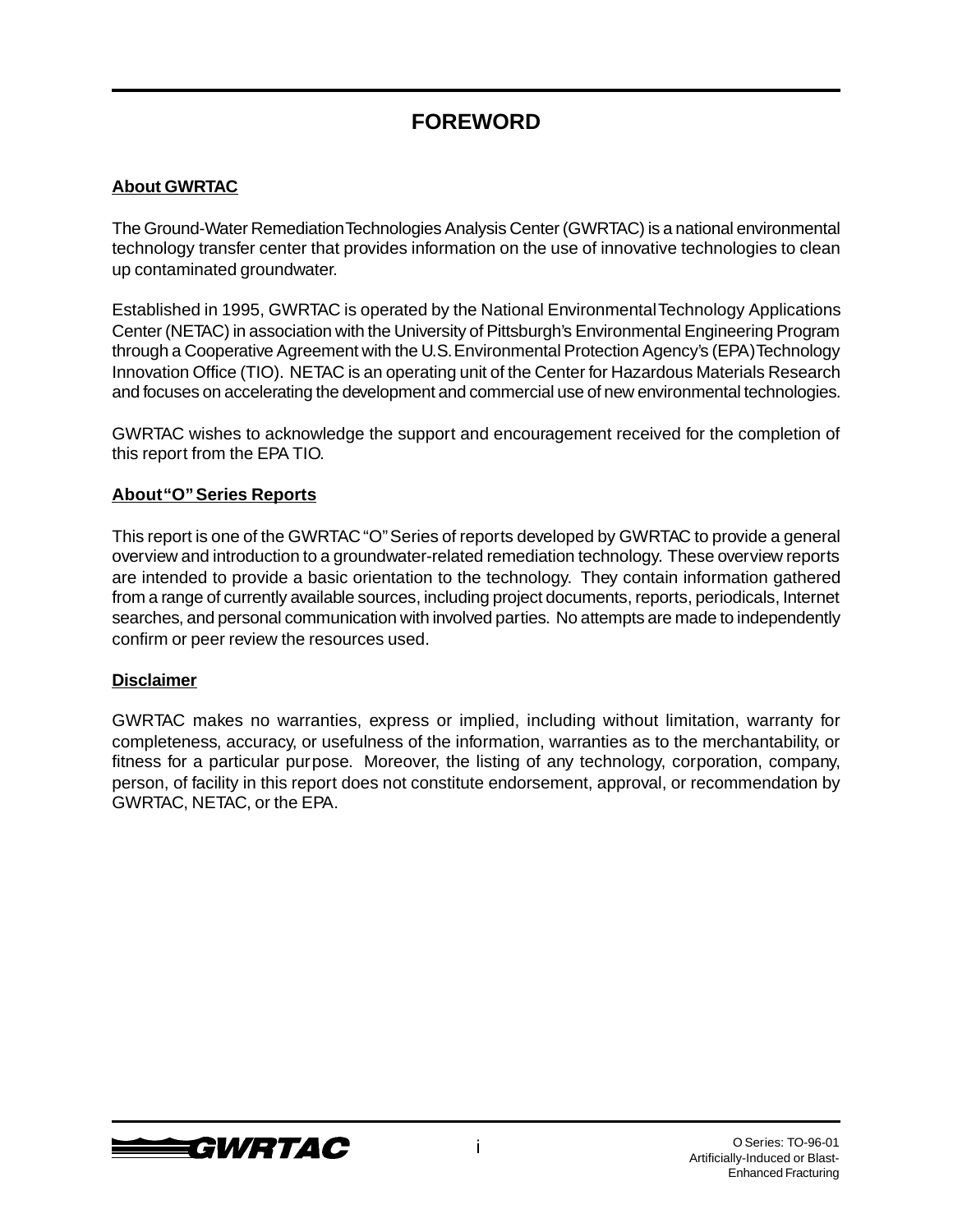## **ABSTRACT**

This technology summary report is an overview of information collected by the Ground-water Remediation Technologies Analysis Center (GWRTAC) on artificially-induced or blast-enhanced fracturing as applied to environmental remediation. Information provided includes an introduction to the principles and techniques associated with this technology, a general discussion of its applicability to remediation, limited data relating to results of its use, and advantages and limitations of use of this technology.

Artificially-induced or blast-enhanced fracturing is a technique used at sites with fractured bedrock formations to improve the rate and predictability of recovery of contaminated groundwater. The increased well yields, hydraulic conductivity values, and capture zones that result from use of this technique occur as a result of creation of a "fracture trench" or highly fractured area created through detonation of explosives in boreholes (shotholes). Blast-enhanced fracturing is distinguished from hydraulic or pneumatic fracturing in that the latter technologies do not involve explosives, are conducted in the overburden, and are performed within individual boreholes. In blast-enhanced fracturing, the numbers, locations, and spacing of shotholes are determined through interpretation of site characterization data, usually including aquifer testing (e.g., pump, packer, slug testing).

Blasting program design is determined by a qualified explosives contractor, considering rock strength, nearby structures (i.e., buildings and public and plant utilities) and vibration-sensitive processes, and integrating hydrogeological data and expected results. This technique has been used at sites underlain by various types of bedrock (i.e., sandstone, limestone, shale, granite, slate) and having elevated levels of LNAPLs and DNAPLs in groundwater. Advantages of using this technique include decreased numbers of recovery wells required (due to increased hydraulic conductivities) and decreased remediation times (due to increased well yields). To date, blast-enhanced fracturing has been used only with pump-and-treat methods, but it also may be useful in improving the performance of certain in situ technologies.

This document was prepared for distribution by GWRTAC. GWRTAC is being operated by the National Environmental Technology Applications Center (NETAC), under a Cooperative Agreement with the United States Environmental Protection Agency's (EPA) Technology Innovation Office (TIO).

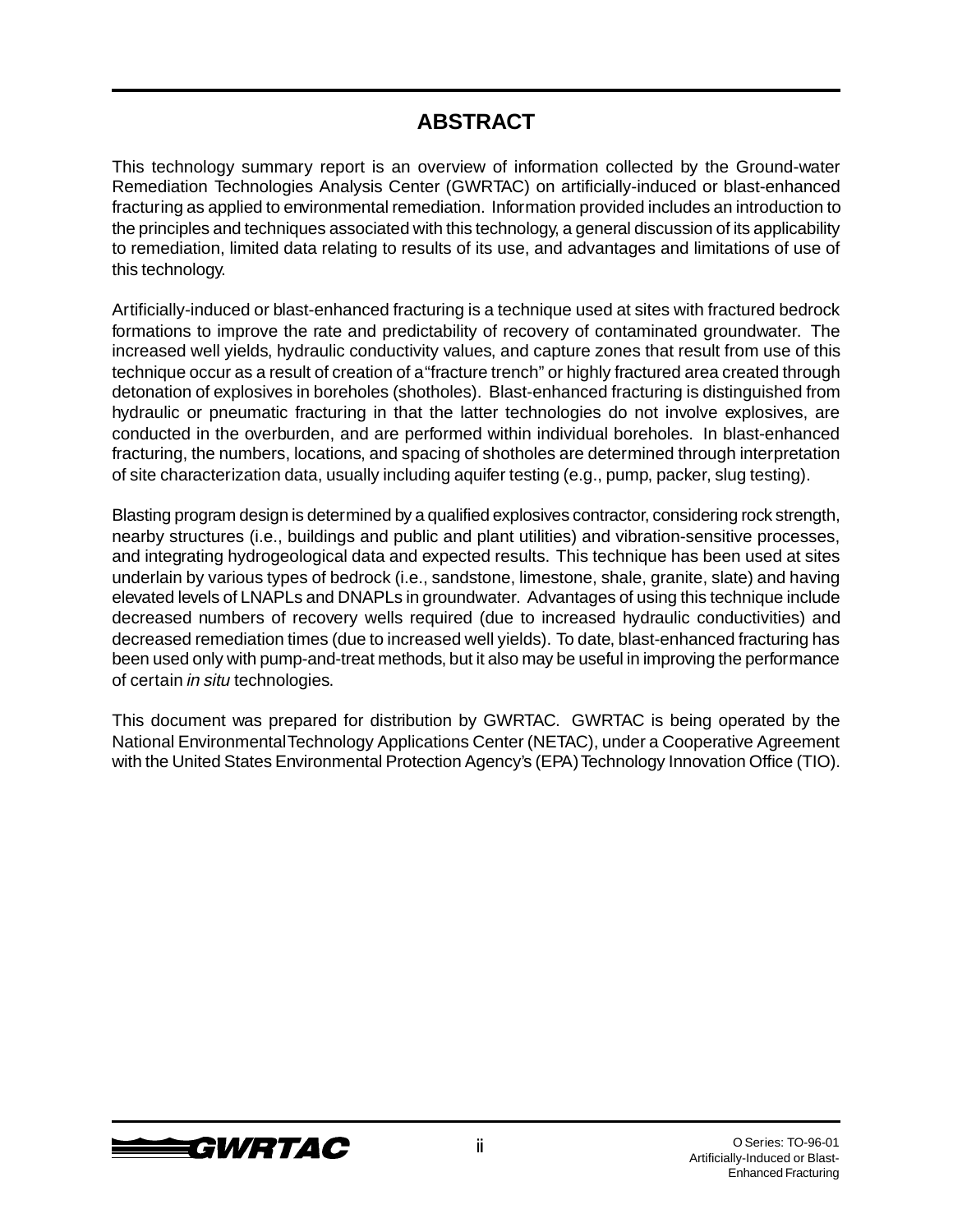# **TABLE OF CONTENTS**

| <b>Section</b> | Page                    |                                                                                                       |                                |  |
|----------------|-------------------------|-------------------------------------------------------------------------------------------------------|--------------------------------|--|
| 1.0            | <b>INTRODUCTION</b>     | 1                                                                                                     |                                |  |
|                | 1.1<br>1.2<br>1.3       | Background<br><b>Groundwater Flow in Fractured Bedrock</b><br>Rationale for Blast-Enhanced Fracturing | 1<br>1                         |  |
| 2.0            | <b>APPLICABILITY</b>    |                                                                                                       |                                |  |
|                | 2.1<br>2.2              | <b>Contaminants and Site Conditions</b><br>Comparison to Hydraulic and Pneumatic Fracturing           | $\ensuremath{\mathsf{3}}$<br>3 |  |
| 3.0            | <b>METHODOLOGY</b>      |                                                                                                       |                                |  |
|                | 3.1<br>3.2              | <b>Hydrogeology Considerations</b><br><b>Blasting Considerations</b>                                  | 4<br>4                         |  |
| 4.0            |                         | <b>RESULTS</b>                                                                                        | 6                              |  |
| 5.0            | <b>ADVANTAGES</b>       | 7                                                                                                     |                                |  |
| 6.0            | <b>LIMITATIONS</b>      | 8                                                                                                     |                                |  |
| 7.0            | <b>REFERENCES CITED</b> |                                                                                                       |                                |  |
|                |                         |                                                                                                       |                                |  |

### **LIST OF TABLES**

| Table | <b>Title</b>                          | <b>Page</b> |
|-------|---------------------------------------|-------------|
|       | Blast-Enhanced Fracturing Information |             |

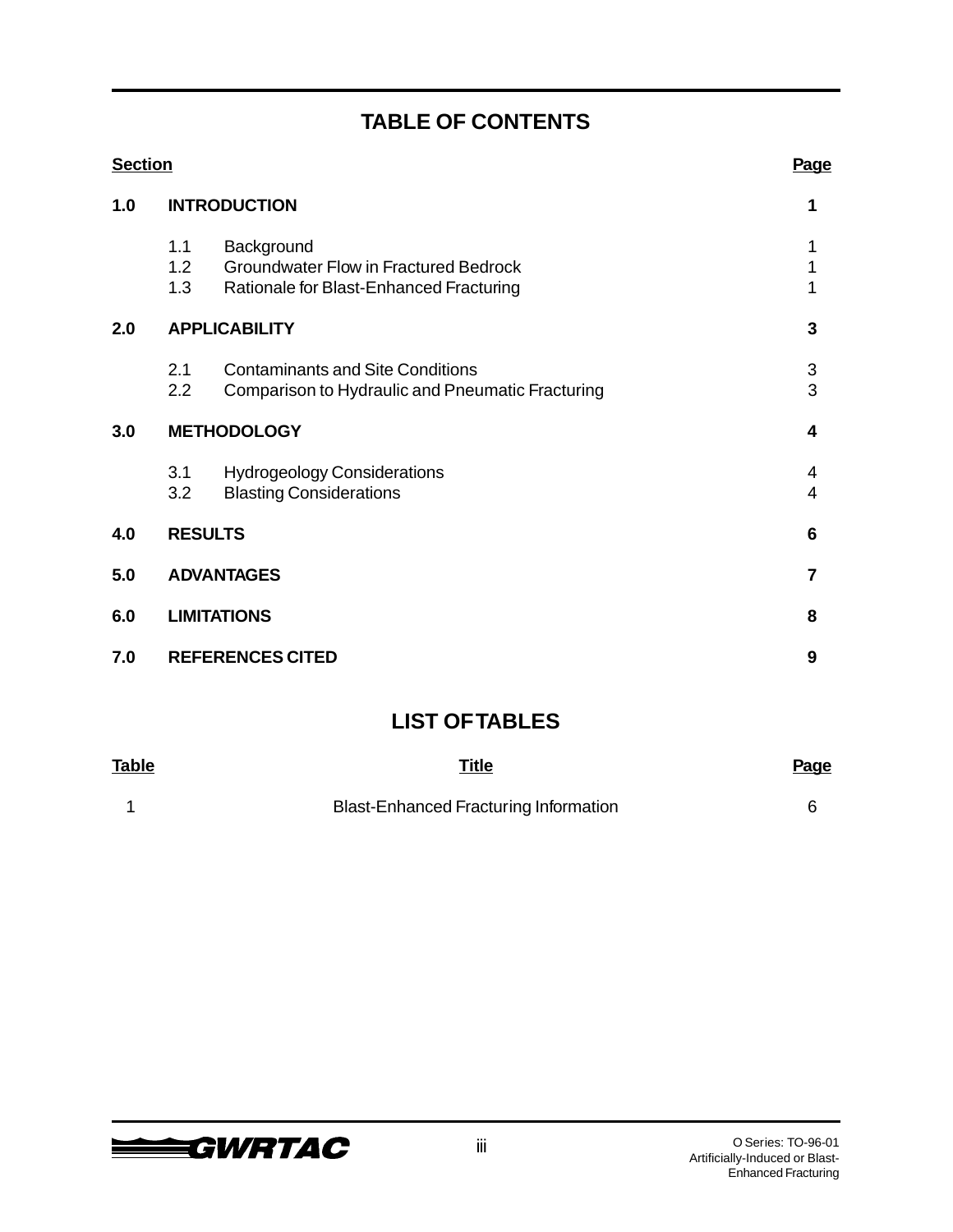# **1.0 INTRODUCTION**

### **1.1 BACKGROUND**

Groundwater contamination in fractured bedrock aquifers is an important public health concern due to the frequent use of these aquifers for drinking water supplies. However, remediation of these aquifers can be very difficult due to the complex nature of fracture flow conditions. Additional complications to the capture of contaminated groundwater involve the often low and unpredictable well yields associated with these aquifers. Blast-enhanced fracturing addresses some of the complicating factors involved in groundwater remediation in fractured bedrock by increasing the predictability of flow paths and the rates of groundwater flow along these paths. Use of this technique, which involves the creation of an intensely fractured bedrock zone, provides a greater level of confidence for subsequent remediation/recovery and migration control efforts.

### **1.2 GROUNDWATER FLOW IN FRACTURED BEDROCK**

In fractured bedrock formations, groundwater flow is complex and difficult to predict, being controlled by the nature, extent, and interconnectedness of the existing fracture network. Characterization of groundwater flow conditions at contaminated sites underlain by fractured bedrock is complicated by the often random occurrence and connections of fractures, with the common ideas of hydraulic conductivity, hydraulic head, and contaminated flow through porous media (e.g., "plume" concept) having little applicability to fracture-controlled flow. For example, aquifer testing may demonstrate little or no response in wells near the pumping well (due to lack to fracture connections), while responses in more distant wells may be much greater (due to fracture connections with the pumping well).

At sites with groundwater contamination in fractured bedrock, adequate removal, and subsequent treatment, of groundwater from all fractures transmitting contaminated flow, and the prevention of off-site migration can be time-consuming and expensive, and have limited success. In addition to the above site characterization problems, fractured bedrock

 aquifers often exhibit low hydraulic conductivities and low well yields, adding to the difficulties associated with remedial design (i.e., ensuring capture of sufficient groundwater and prevention of off-site migration) and making implementation of remedial/corrective measures expensive, with results uncertain and difficult to predict and monitor.

### **1.3 RATIONALE FOR BLAST-ENHANCED FRACTURING**

To address the problems of groundwater remediation in fractured media, one or more localized areas with high fracture density can be created, through the controlled use of explosives, to enhance fracture interconnectedness and increase hydraulic conductivity. Detonation of explosives, in areas determined by hydrogeologic site characterization, creates an intensely fractured area of bedrock that is essentially "rubble." Pumping/recovery wells installed into this area can capture greater quantities of groundwater, intercepting flow from fractures to which they did not previously have a hydraulic connection. The area containing this highly fractured rock, often referred to as a "fracture trench", acts as a local groundwater sink, toward which groundwater flows. Groundwater can be captured in the fracture trench by the pumping of one or more recovery wells, allowing subsequent remediation and prevention of off-site migration.

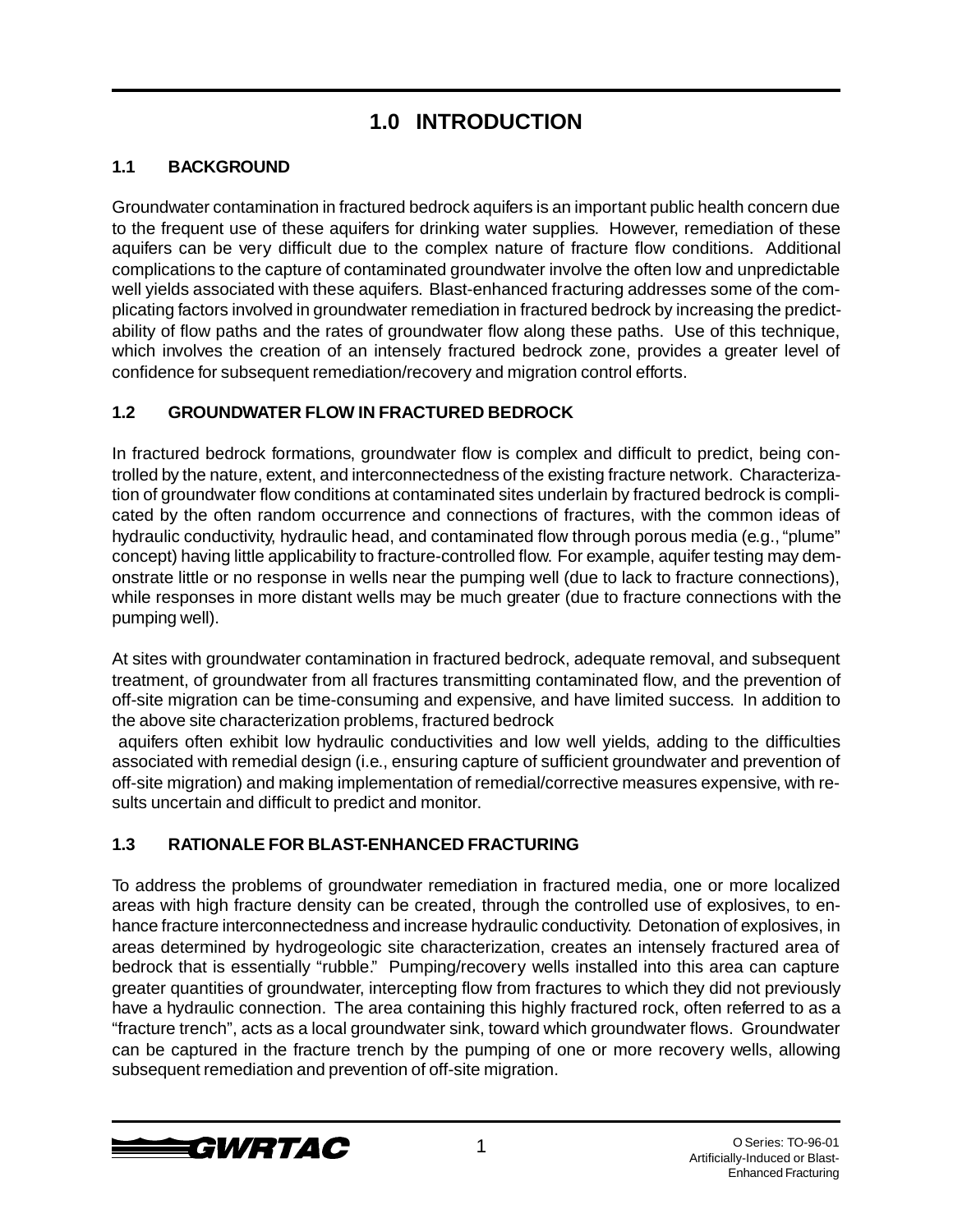Use of blasting to produce artificially-induced areas of high fracture density does not preclude the need for thorough characterization of the nature and extent of site contamination. The determination of site hydrogeological conditions is conducted thorough methods such as aquifer testing, fracture trace analyses, and surface and borehole geophysical techniques. This hydrogeological information is required to determine areas to be fractured and to monitor the effectiveness of the recovery well in capturing groundwater for treatment and containing groundwater to prevent off-site migration of site contaminants.

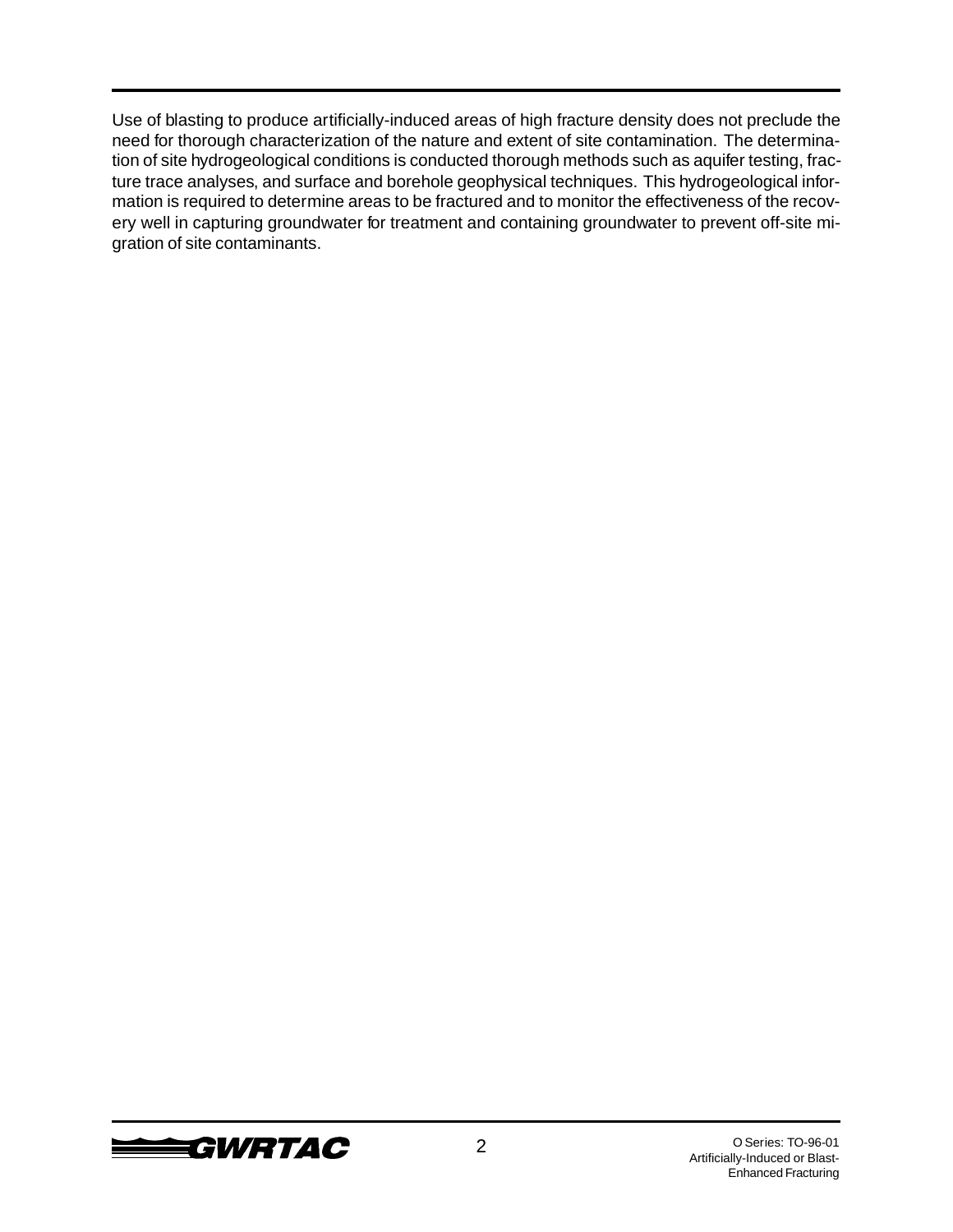# **2.0 APPLICABILITY**

### **2.1 CONTAMINANTS AND SITE CONDITIONS**

Based on GWRTAC's limited literature survey, the blast-induced fracture technique has been used in sandstone, limestone, shale, granite, and slate formations. Contaminants at these sites included light non-aqueous phase liquids (LNAPLs, e.g., petroleum hydrocarbons) and dense non-aqueous phase liquids (DNAPLs, e.g., chlorinated solvents). Applications of this technique do not appear limited to specific contaminant categories, since blasting is utilized only to improve the efficiency of a subsequent remediation technology that is tailored to site-specific contamination.

To date, blast-enhanced fracturing has been used only with pump-and-treat methods, but it also may be useful in improving the performance of certain in situ technologies.

### **2.2 COMPARISON TO HYDRAULIC AND PNEUMATIC FRACTURING**

In contrast to blast-enhanced fracturing, hydraulic and pneumatic fracturing techniques do not involve explosives, are conducted on unconsolidated materials (overburden), and are performed within individual boreholes. These techniques are utilized to enhance existing fractures or create new fracture zones in boreholes, usually for the purpose of increasing the efficiency of in situ treatment technologies such as vacuum extraction and bioremediation.

Hydraulic fracturing begins with the high-pressure injection of water into low permeability materials to create a starting point for further fracturing. This is followed by high-pressure pumping of a slurry mixture (water, sand, and thick gel) into the borehole, creating a fractures area (lens) filled with sand and exhibiting increased hydraulic conductivity compared to the original materials.

The pneumatic fracturing technique utilizes high-pressure air injected into low permeability overburden materials. This injection process expands existing fractures and creates additional small fractures extending from the primary fractures further into the area surrounding the borehole.

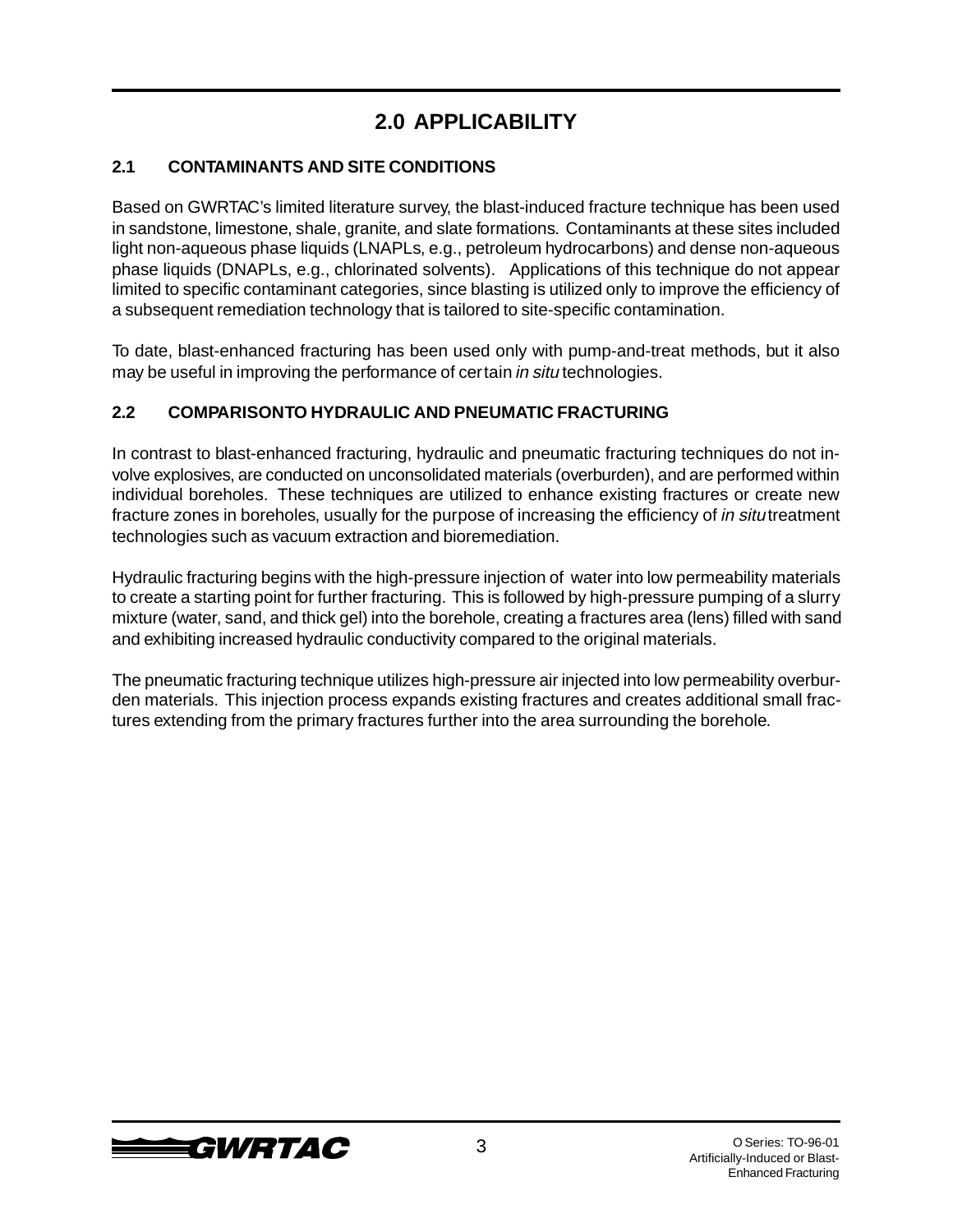# **3.0 METHODOLOGY**

### **3.1 HYDROGEOLOGY CONSIDERATIONS**

Development of an effective and safe blasting program involves the integration of site-specific hydrogeological and contaminant distribution data with specialized information about the use of explosives. This coordination of information will allow design of a remedial program that effectively meets the objectives of contaminant recovery and containment. Hydrogeology data is used to determine the numbers, locations, depths, and orientations of fracture trenches required to achieve the appropriate groundwater capture/recovery. Trenches are generally located at or near source areas and are blasting patterns are configured so that trenches will intercept fractures in the primary direction of groundwater flow. Hydrogeological data, acquired from a comprehensive site investigation, may include:

- Geologic information such as thickness of overburden, bedrock/formation name and characterization of bedrock/formation to be blasted
- Nature and extent (horizontal and vertical) of groundwater contamination across the site
- Location(s) and extent(s) of suspected/known contaminant source area(s)
- Regional and site-specific groundwater flow directions
- Aquifer test results.

Proposed blasting configurations used to form fracture trenches generally involve shotholes at regularly spaced intervals and in a triple line, linear, or other blasting pattern, as determined by the explosives contractor.

### **3.2 BLASTING CONSIDERATIONS**

A qualified explosives contractor, familiar with blasting in the rock underlying the site area, is needed to establish effective blasting procedures (based on rock strength) and to determine appropriate mitigation measures to prevent damage to nearby structures (based on utility company records, plant diagrams, nearby vibration-sensitive operations, etc.). Mitigation measures, implemented to prevent vibrations sufficient to damage nearby buildings and/or utility lines, are determined based on the following factors:

- Location, orientation, depth, and number of shotholes into which explosives are placed
- Total amount (weight) of charge in each hole
- Detonation delays (in milliseconds) between smaller packages of explosive charges.

Prior to full-scale blasting, a preliminary field test of the proposed blasting program is generally conducted to test the hydrogeological and explosives assumptions upon which the program is based. During this pilot test and full-scale program, monitoring of surface vibrations is accomplished through use of a seismograph placed near potentially susceptible structures. The effectiveness of blasting

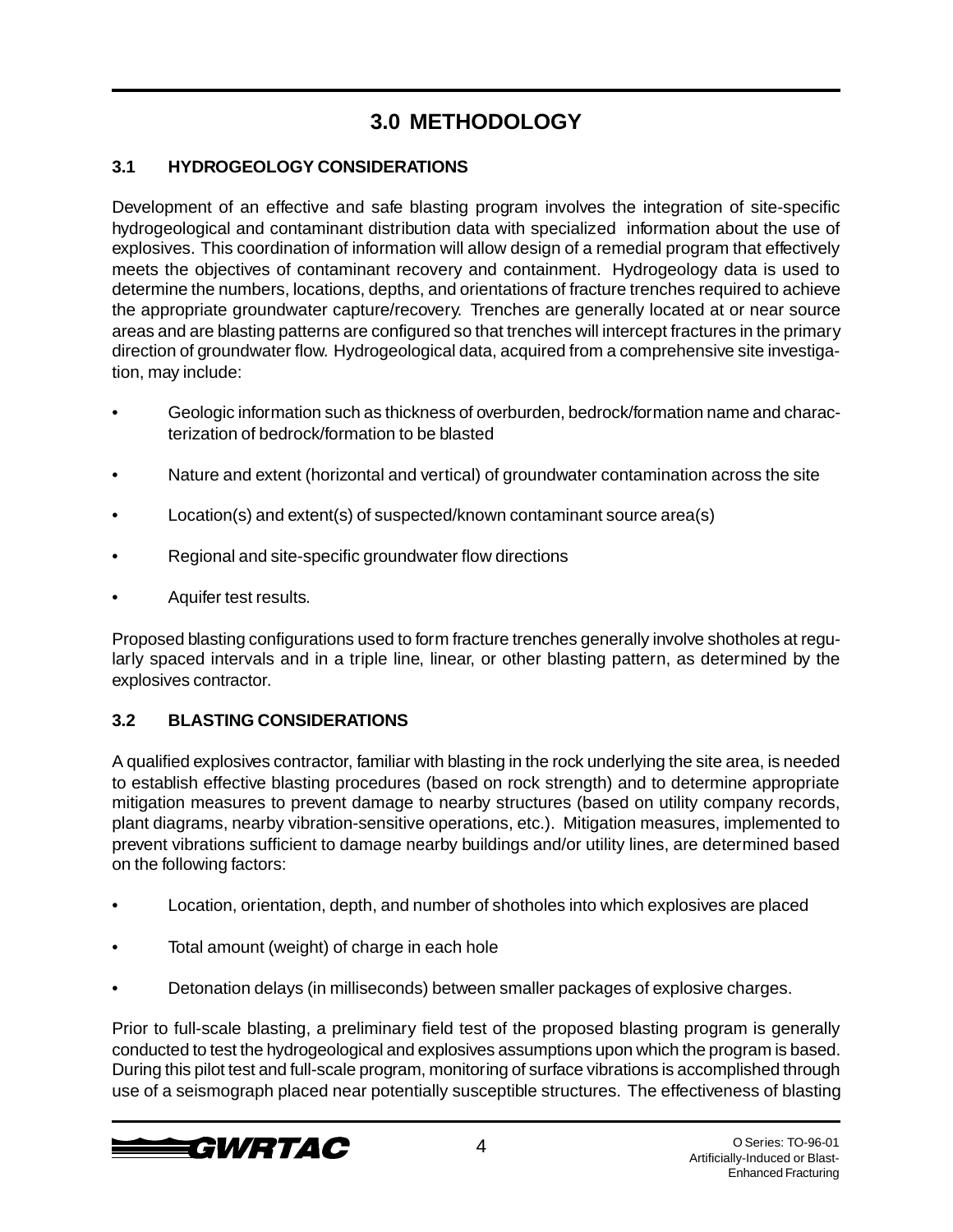in achieving fracture interconnectedness is evaluated using data collected from the drilling of shotholes during pilot and full-scale blasting activities. Following blasting in the initial shothole, subsequent borings are drilled at proposed shothole locations to evaluate depth and degree of fracturing. Adjustments to shothole locations are made based on fracturing observed in these confirmatory borings.

The results of the pilot-scale blasting program, including vibrational and fracture information, are analyzed, and modifications are made, if necessary, based on this analysis. Design parameters of the full-scale blasting program can then finalized, using data from pilot tests to refine original estimates.

Blasting should result in the creation of a highly fractured area localized around each shothole, and completion of the blasting pattern should result in the creation of a continuous intensely fractured zone. Damage to well casings or open-hole cave-ins may result from blasting, and monitoring wells integrity should be confirmed following completion of blasting activities. Monitoring well data including aquifer testing results from an existing or new recovery/pumping well or wells are collected after blasting to confirm expected results.

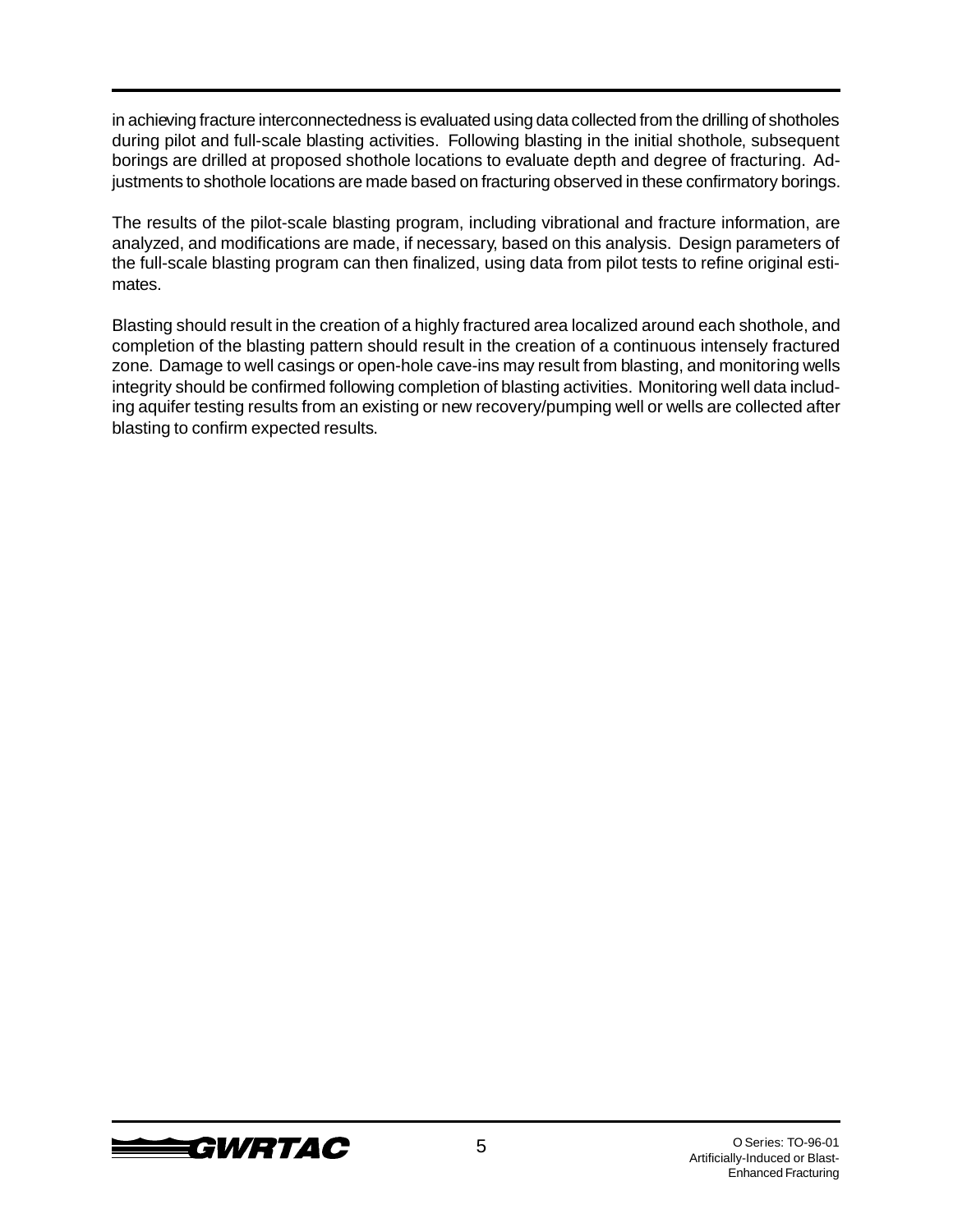### **4.0 RESULTS**

This technique has achieved the following results:

- Increases in hydraulic parameters such as transmissivity (T) and hydraulic conductivity (K)
- Expanding capture radii of pumping/recovery wells
- Increased response to pumping (drawdown) in monitoring wells
- Increased well yields.

In addition, at one site, blasting was found to have accomplished a "hydraulic cleaning" of wells in the fracture zone, consisting of an apparent removal of fine-grained material from fractures (as determined from borehole video analysis). Table 1 presents general information and quantitative results of blast fracturing at sites described in the literature surveyed.

|                                       | <b>TRENCH DIMENSIONS</b><br>(in feet)   |              | CHANGE IN HYDRAULIC PROPERTIES<br>(Well yield in GPM unless otherwise noted) |                                 |
|---------------------------------------|-----------------------------------------|--------------|------------------------------------------------------------------------------|---------------------------------|
| <b>ROCKTYPE</b>                       | <b>LENGTH</b>                           | <b>DEPTH</b> | <b>BEFORE</b><br><b>BLASTING</b>                                             | <b>AFTER</b><br><b>BLASTING</b> |
| Sandstone <sup>1</sup>                | 600                                     | 25           | 0.1                                                                          | 15                              |
| Sandstone <sup>1</sup>                | 600                                     | 25           | 0.1                                                                          | 40                              |
| Shale <sup>1</sup>                    | 800                                     | 30           | 0.05                                                                         | 50                              |
| Sandstone <sup>1</sup>                | 300                                     | 25           | 1                                                                            | 30                              |
| Shale <sup>1</sup>                    | 300                                     | 25           | 0.05                                                                         | 12                              |
| Shale <sup>1</sup>                    | 300                                     | 60           | 0.1                                                                          | 10                              |
| Limestone/shale <sup>1</sup>          | 1,200                                   | 50           | 1                                                                            | 100                             |
| Sandstone <sup>1</sup>                | 300                                     | 30           | 0.1                                                                          | 15                              |
| Shale <sup>1</sup>                    | 1,000                                   | 60           | 0.05                                                                         | 12                              |
| Limestone <sup>1</sup>                | 300                                     | 30           | 0.1                                                                          | 8                               |
| Sandstone <sup>2</sup>                | 300                                     | 25           | 3.4                                                                          | 20                              |
| Granite <sup>3</sup>                  | 250                                     | 20           | $K = 0.27$ ft/day (avg)                                                      | $K = 20$ ft/day (avg)           |
| Limestone/shale $4$                   | 15                                      | 8            | Order of magnitude increase in fracture<br>transmissivity                    |                                 |
| <sup>2</sup> Begor, Miller, and Sutch | <sup>1</sup> Smith, Davidson, and Loney |              | <sup>3</sup> Barrett<br><sup>4</sup> Lane et al.                             |                                 |

#### **TABLE 1 BLAST-ENHANCED FRACTURING INFORMATION**

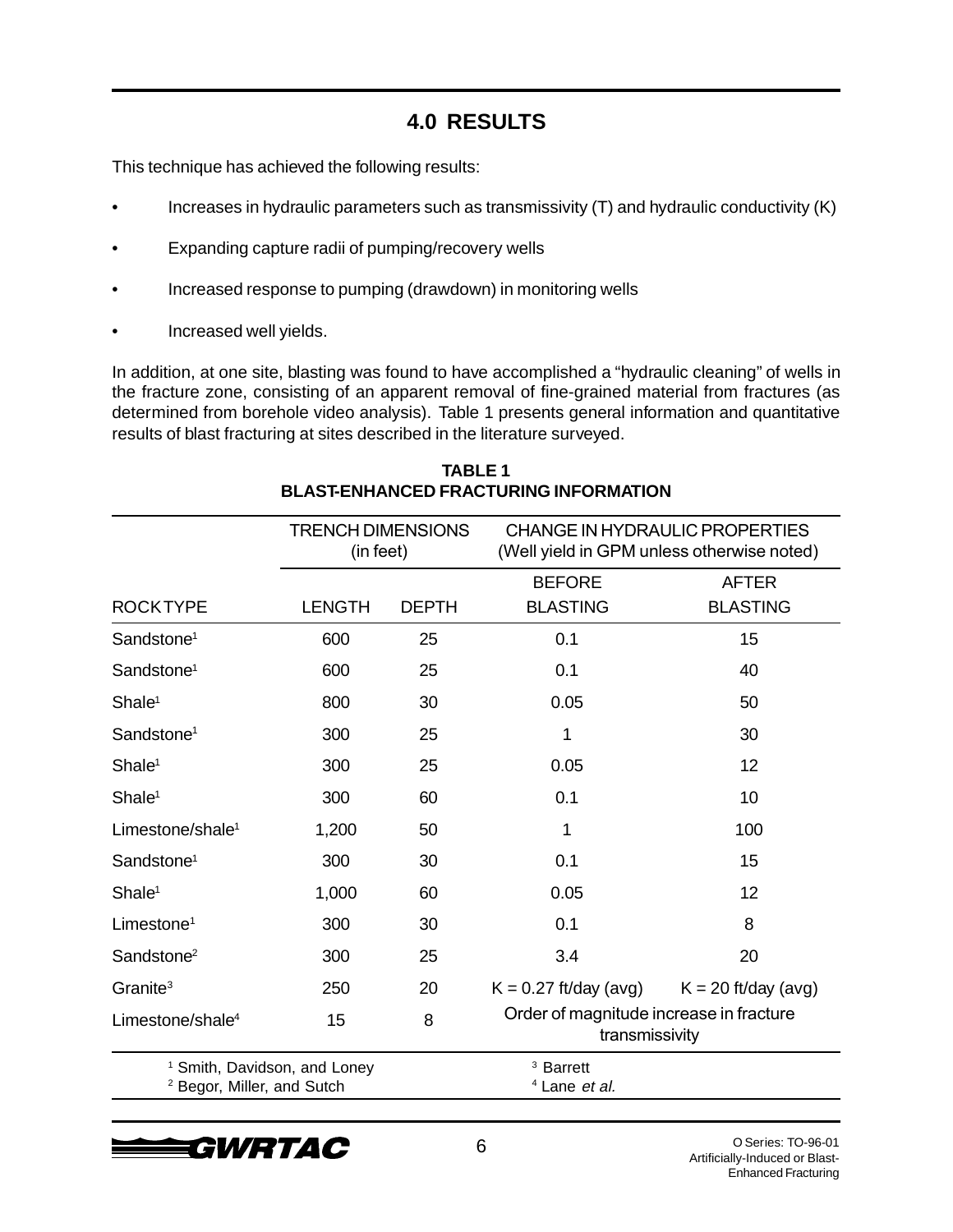### **5.0 ADVANTAGES**

Advantages offered by blast-enhanced groundwater recovery include the following:

- Increased hydraulic conductivity can reduce the number of recovery wells required to be installed to achieve effective remediation and hydraulic containment. This will decrease well installation and operation and maintenance costs, including redevelopment and pump replacement.
- Increased well yield can shorten the time period necessary to achieve remediation objectives
- Verifying contaminant capture is easier since recovery well can be directly connected to fractures along entire cross section of fracture zone.

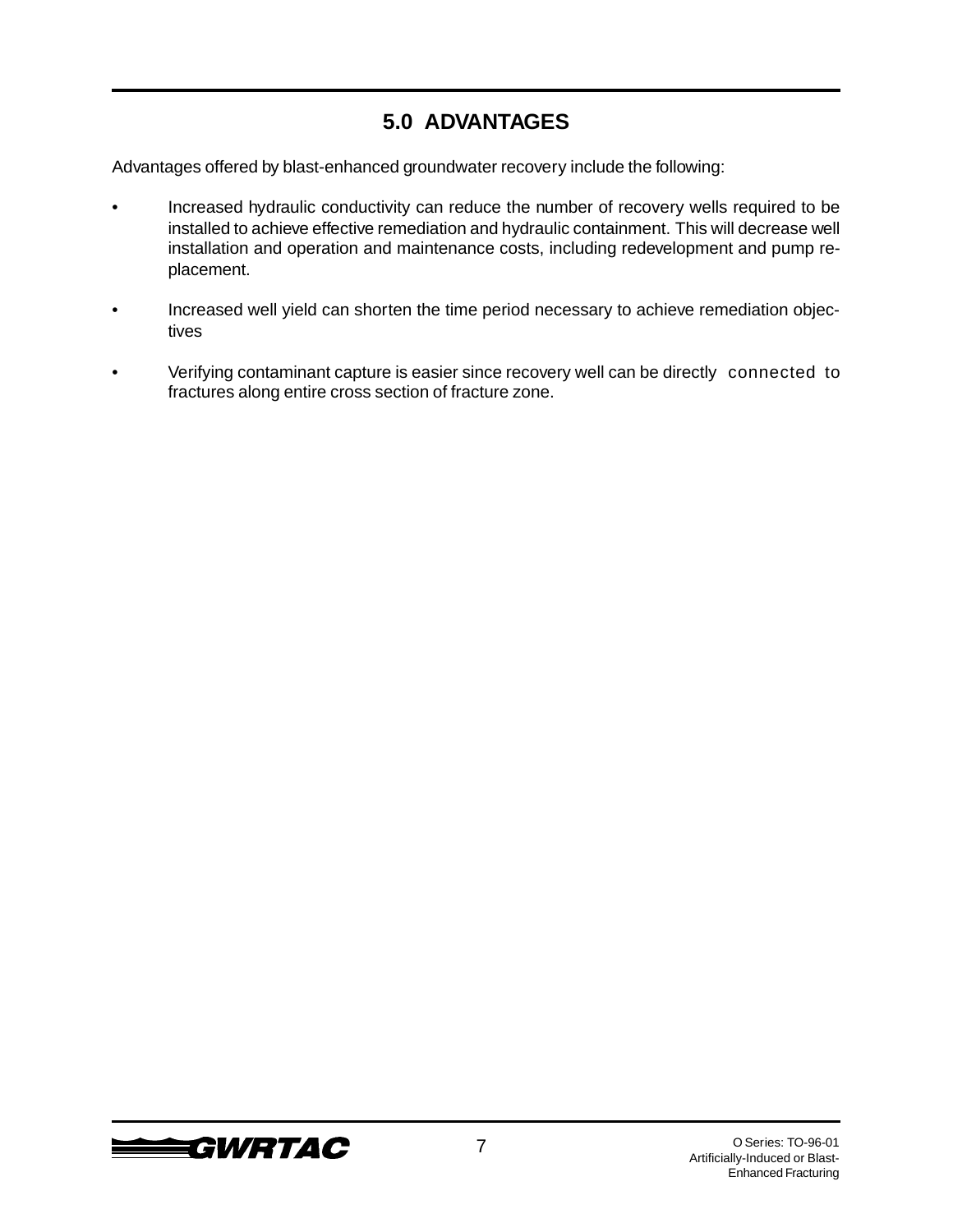### **6.0 LIMITATIONS**

Limitations associated with this technique involve the following factors:

- Thickness of overburden
- Proper positioning of explosives
- Ability of nearby buildings and other structures to withstand vibrational impacts.